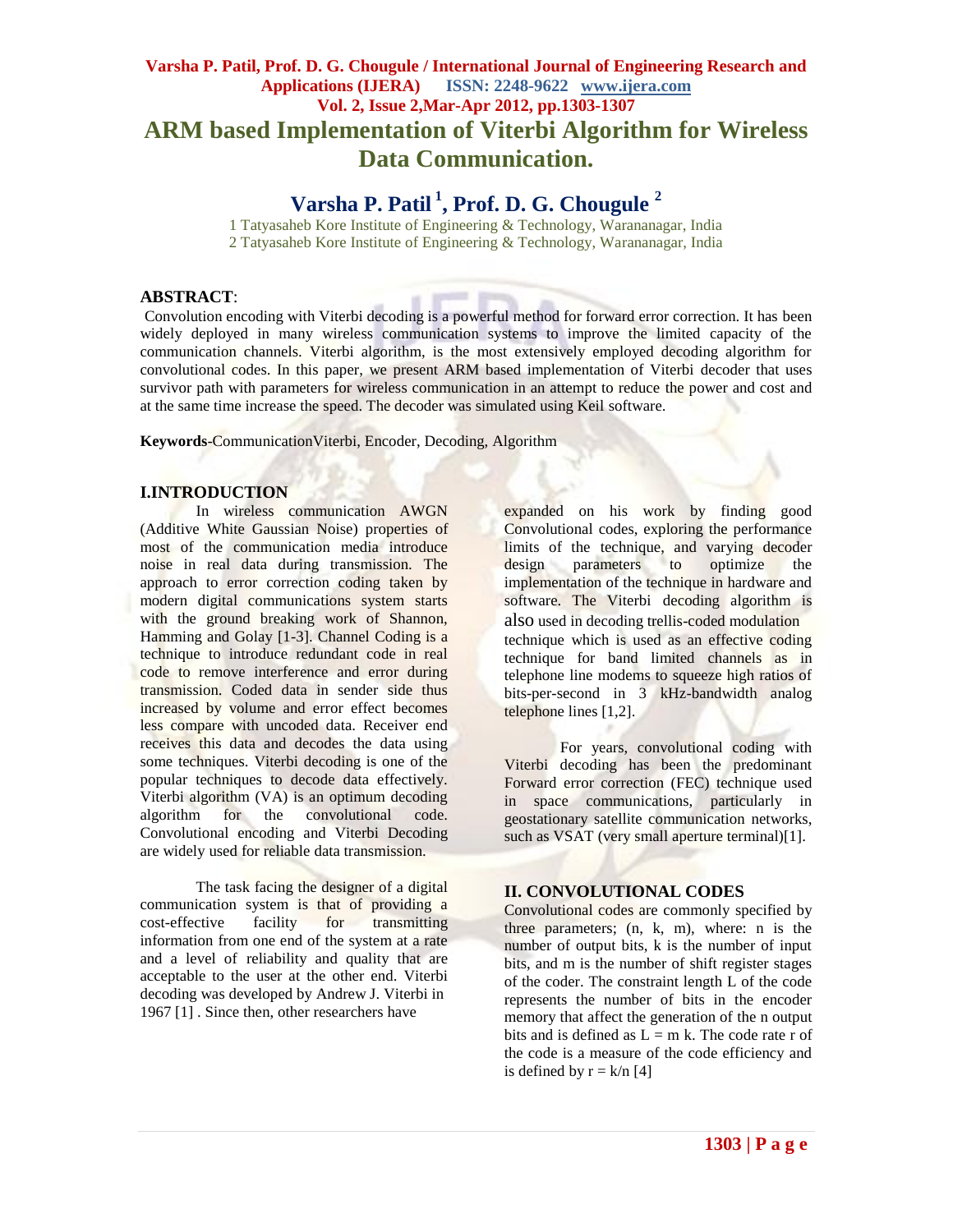### **1.1. Code Parameters and the Structure of the Convolutional Code**

Figure1 shows the convolution encoder structure  $CC(2, 1, 3)$  used in this paper and is built from its parameters. It consists of 3 (m=3) shift register stages and two modulo-2 adders  $(n= 2)$ giving the outputs of the encoder. The rate of the code is  $r = 1/2$ . The outputs of the adders are sampled sequentially yielding the code symbols. The outputs V1 and V2 of the adders are governed by the following generator polynomials:

#### $V1=U0$  XOR U1 XOR U2 (1)



#### **1.2. Coding a Message Sequence**

In this section a 4 bit sequence of 1001 is coded to show how the encoder works. The bits are passed through the encoder sequentially as shown in table 1 and the outputs of the encoder are calculated using equations (1) and (2) for each time step.

| Time    | Input | U <sub>0</sub> | U <sub>1</sub> | U <sub>2</sub> | V <sub>0</sub> | V <sub>1</sub> |
|---------|-------|----------------|----------------|----------------|----------------|----------------|
| instant |       |                |                |                |                |                |
|         |       |                |                |                |                |                |
|         |       |                |                |                |                |                |
| $t=0$   |       | $\theta$       | $\Omega$       | $\Omega$       | $\theta$       | 0              |
| $t=1$   | 1     |                | 0              | $\Omega$       |                |                |
| $t=2$   | 0     | 0              | 1              | $\Omega$       |                | $\Omega$       |
| $t=3$   | 0     | 0              | 0              |                |                |                |
| $t=4$   |       | 1              | 0              | 0              |                |                |
| Reset   | 0     | $\theta$       | 1              | 0              | 1              | $\Omega$       |
| process | 0     | $\theta$       | 0              | 1              | 1              |                |
|         |       | 0              |                |                |                |                |

#### **Table 1-Coding process of CC (2, 1, 3)**

The data in bold are the input bits which are shifted in the memory register for every time clock. The code output sequence is: 11 10 11 11

10 11 00 where the last 6 bits  $(= nm)$  are the reset bits and they do not contain any information.

#### **1.3 Trellis Diagram**

code.

Trellis diagrams represent linear time sequencing events. They can also be used to encode messages. The trellis diagram of CC (2, 1, 3) encoder shown in figure 2 is drawn from table 2. It is built by using the Horizontal axis as a discrete time and all possible 2(L-1) states lined up on the vertical axis. One moves through the trellis every time step. New bits arrive every time step. Each state is connected to the next state by the allowable codeword's for that state. There are only two possible choices at each state. These are determined by the arrival of input bits 0 or 1 which are shown between brackets in the diagram. It can be noticed that the arrows go upwards for a 0 input bit and they go downwards for a 1 input bit. The trellis diagram is unique to each

| Input<br>bits  | Input<br>states |                | Output<br>bits |                | Output<br>states |                |
|----------------|-----------------|----------------|----------------|----------------|------------------|----------------|
| I              | S <sub>1</sub>  | S <sub>2</sub> | $\bf{V1}$      | V <sub>2</sub> | S <sub>1</sub>   | S <sub>2</sub> |
| $\overline{0}$ | $\overline{0}$  | $\overline{0}$ | $\overline{0}$ | $\theta$       | $\overline{0}$   | $\theta$       |
|                | $\Omega$        | $\theta$       |                | 1              | 1                | $\Omega$       |
| $\overline{0}$ | $\theta$        | 1              | 1              |                | $\Omega$         | $\Omega$       |
|                | $\Omega$        | 1              | $\Omega$       | $\theta$       | 1                | $\Omega$       |
| 0              |                 | $\Omega$       |                | $\theta$       | $\Omega$         | 1              |
| 1              |                 | $\Omega$       | $\Omega$       | 1              |                  | 1              |
| 0              |                 |                | $\Omega$       |                | $\Omega$         |                |
| 1              | 1               | 1              |                | $\Omega$       |                  |                |





**Figure 2 – Trellis diagram for the code CC (2, 1, 3)**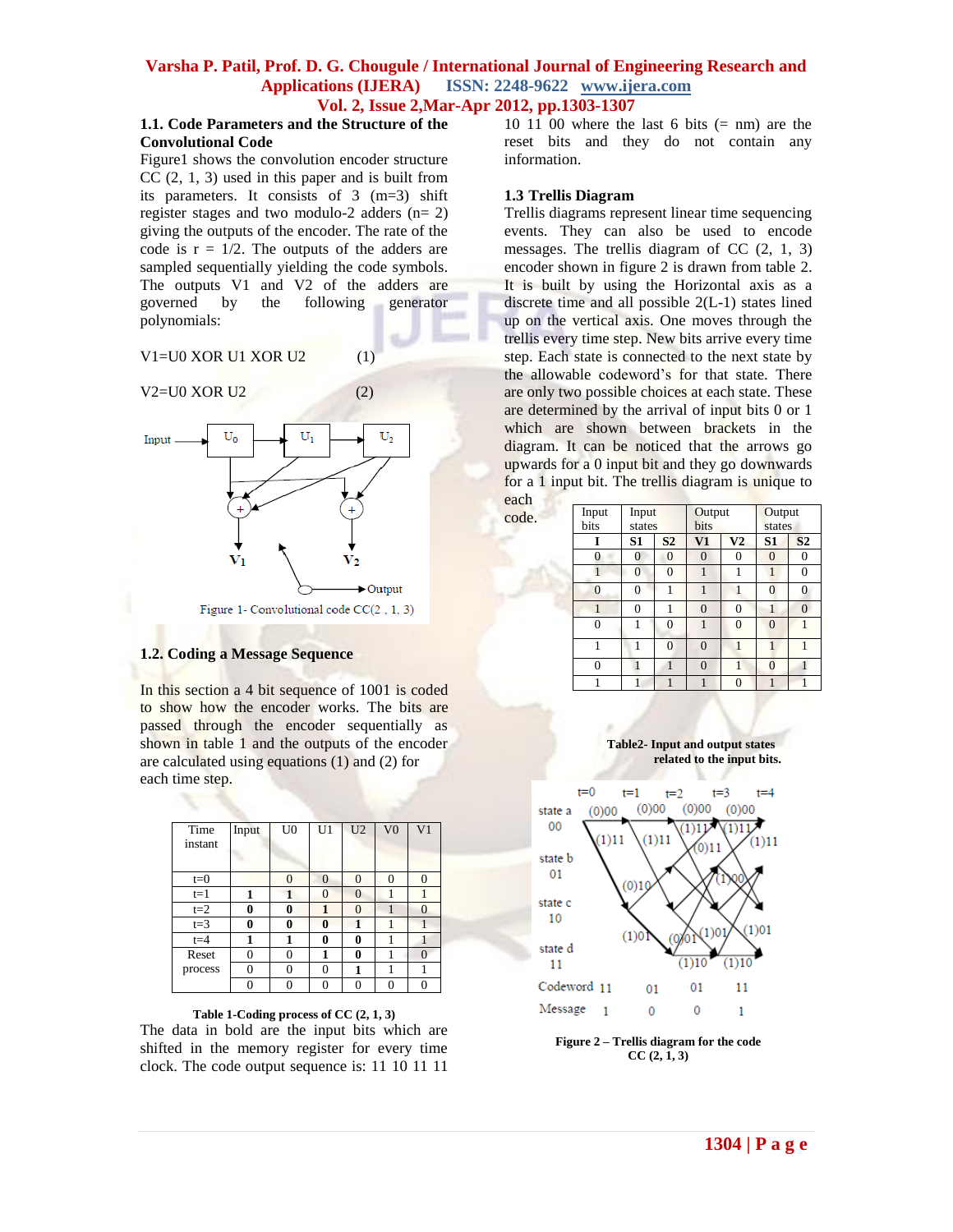.

For instance to encode 1100 message, one starts from the state 00 and goes downwards for each input bit 1 and goes upwards for each input bit 0. After 4 time steps which correspond to the number of input bits, one gets the encoded word 11 01 01 11 the trellis diagram of figure.2 will be used later to decode code words.

# **III. DECODING USING LIKELIHOOD AND VITERBI ALGORITHM**

There are several different approaches to decoding of convolutional codes. These are grouped in two basic categories: sequential decoding (Fano algorithm), Maximum likelihood decoding (Viterbi algorithm). Both these methods represent two different approaches to the same basic idea behind decoding [3].

Assume that 4 bits were sent via rate 1/2 code. One receives 8 bits. These 8 bits may or may not have errors. One knows from encoding process that these bits map uniquely. So a 4 bit sequence will have a unique 8 bit output. But due to errors one can receive any and all possible combinations of the 8 bits, the permutation of 4 input bits results in 16 possible input sequences. Each of these has a unique mapping to an 8 bit output sequence by the code as shown in table.3

These form the set of permissible sequences and the encoder's task is to determine which one was sent. Let us say one received 11111100. It is not one of the 16 possible sequences shown in table2. How does one decode it? One can do two things

1. Compare this received sequence to all Permissible sequences and pick the one with the Smallest Hamming distance

2. Perform a correlation and pick a sequence with the best correlation.

| Message<br>number | Message | Codeword             |
|-------------------|---------|----------------------|
| 1                 | 0000    | 00 00 00 00 00 00 00 |
| $\overline{2}$    | 0001    | 00 00 00 11 10 11 00 |
| 3                 | 0010    | 00 00 11 10 11 00 00 |
| $\overline{4}$    | 0011    | 11 01 01 11 00 00 00 |
| 5                 | 0100    | 00 11 10 11 00 00 00 |
| 6                 | 0101    | 11 01 00 01 11 00 00 |
| $\overline{7}$    | 0110    | 00 11 01 01 10 00 00 |
| 8                 | 0111    | 11 01 10 01 01 00 00 |
| 9                 | 1000    | 00 00 00 11 10 11 00 |
| 10                | 1001    | 11 10 11 11 10 11 00 |
| 11                | 1010    | 00 11 10 00 10 11 00 |
| 12                | 1011    | 11 01 01 00 10 11 00 |
| 13                | 1100    | 11 01 01 11 00 00 00 |
| 14                | 1101    | 11 10 00 01 01 11 00 |
| 15                | 1110    | 11 01 10 01 11 00 00 |
| 16                | 1111    | 11 01 10 10 01 11 00 |

 **Table-3 Code words of different 4-bit messages**

# **2.1 Maximum Likelihood and Viterbi decoding**

The Viterbi algorithm [5] examines an entire received sequence of a given length. The decoder computes a metric for each path and makes a decision based on this metric. All paths are followed until two paths converge on one node. Then the path with the higher metric is kept and the one with the lower metric is discarded. The selected paths are called the survivors. For an N bit sequence, the total number of possible received sequences is 2<sup>N</sup>; only  $2^{K(L-1)}$  of these are valid. The Viterbi algorithm applies the maximum likelihood principles to limit the comparison to  $2^{k(l-1)}$ surviving paths instead of checking all paths. The most common metric used is the hamming distance metric. This is just the dot product between the received code word and the allowable codeword. These metrics are cumulative so that the path with the largest total metric is the final winner.The metric branch  $mj^{(\infty)}$  at *j* (<sup>th</sup>) instant is given by:

$$
mj^{(\alpha)} = Ln \prod_{i=1}^{n} p\left(\frac{r_{ij}}{c_{ji}^{(\infty)}}\right)
$$

$$
= \sum_{i=1}^{n} Ln(p\left(\frac{r_{ij}}{c_{ji}^{(\infty)}}\right))
$$
(3)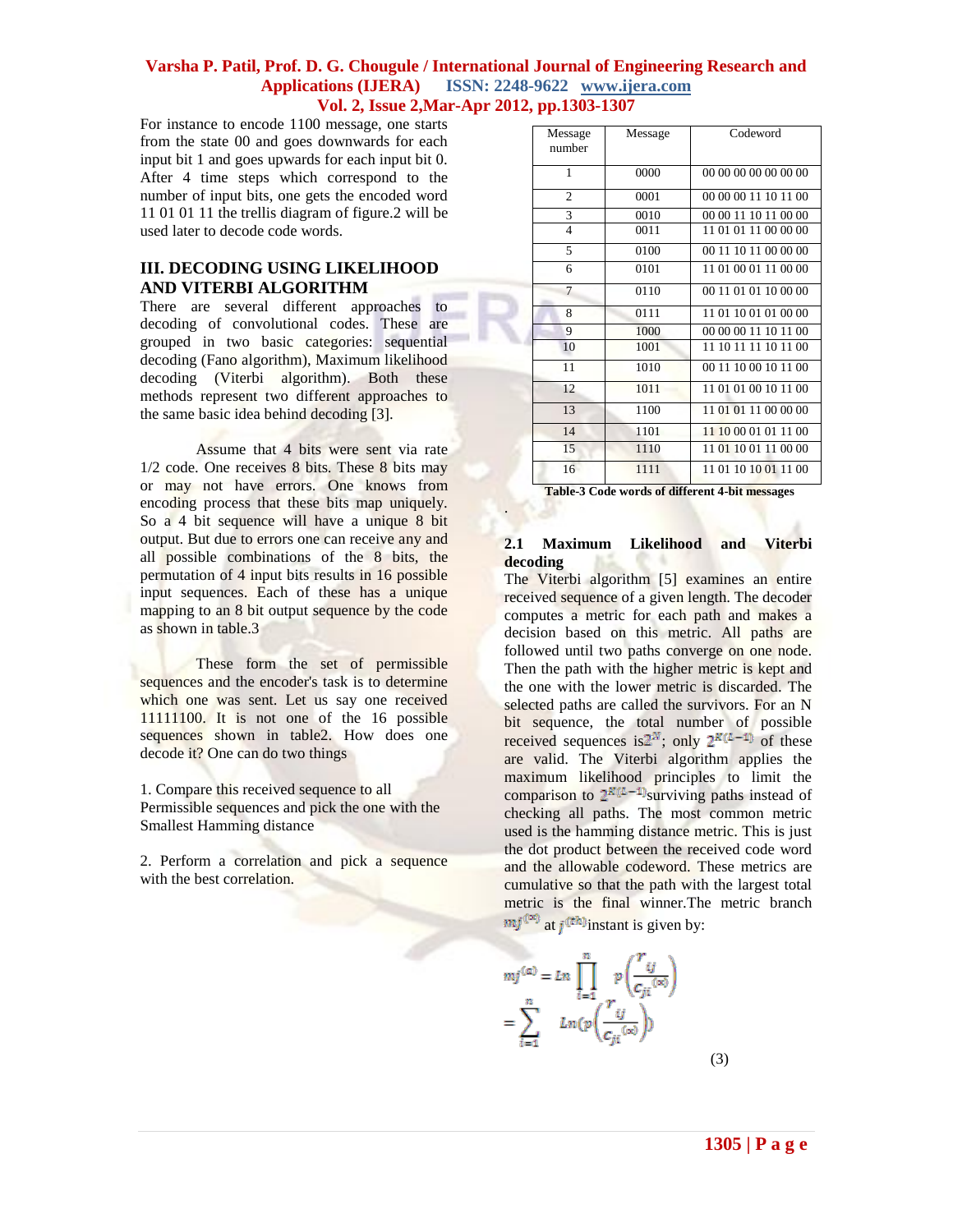Where  $r_{ij}$  is the  $i^{(\text{th})}$  bit received at  $j^{(\text{th})}$  instant. And  $c_{ii}$  is the  $t^{(\text{th})}$ bit transmitted at instant. The metric path  $m^{(\infty)}$  of the path  $j^{(th)}$  at the  $j^{(th)}$ instant is the sum of the metric branches of the path  $\alpha$  from the first instant to the  $i^{(\text{th})}$  instant and is given by:  $M^{(\infty)}\!\!=\!\!\sum_{j}^{J}mj^{(a)}\tag{4}$ 

The winner is the path with the highest metric path. Let's decode the received sequence 11 01 01 11 to show how the Viterbi algorithm works. The technique uses the trellis diagram of the CC  $(2, 1, 3)$  given in figure 2. It is supposed that the transmission channel is free of noise, which means that the transmitted sequence is the same as the received sequence.

# **2.2 The procedure used in The Viterbi algorithm is as follows**

At the instant  $t=1$ :

The received symbols are 11. They are compared to the possible transmitted symbols 11 and 00 of the branches-

 $a \rightarrow a \& a \rightarrow c$  respectively. The metrics of the branches are respectively 0 and 2.

At the instant  $t=2$ :

The received symbols are 01.They are also compared to the possible transmitted symbols 00, 11, 01 of the branches  $a\rightarrow a$ ,  $a\rightarrow c$ ,  $a\rightarrow d$ respectively. The metrics of the branches in this case are 1, 1, 2

At the instant  $t = 3$ :

The following branches meet at a node:

-At the node (a =00, t =3): the paths a $\rightarrow$ a $\rightarrow$ a $\rightarrow$ a and  $a \rightarrow c \rightarrow b \rightarrow a$  and their metric paths are 2, 3 respectively. Therefore the path  $a \rightarrow a \rightarrow a \rightarrow a$  is discarded.

-At the node ( $\mathbf{b} = 01$ ,  $\mathbf{t} = 3$ ): the paths  $\mathbf{a} \rightarrow \mathbf{a} \rightarrow \mathbf{c} \rightarrow \mathbf{b}$ and  $a \rightarrow c \rightarrow d \rightarrow b$  and their metric paths are 1, 4

respectively. Therefore the path  $a \rightarrow a \rightarrow c \rightarrow b$  is discarded

-At the node (c =10, t =3): the paths  $a \rightarrow a \rightarrow a \rightarrow c$ and  $a \rightarrow c \rightarrow b \rightarrow c$  and their metric paths are 2, 3 respectively. Therefore the path  $a \rightarrow a \rightarrow a \rightarrow c$  is discarded

-At the node (d =00, t =3): the a $\rightarrow c \rightarrow d \rightarrow d$  and  $a \rightarrow a \rightarrow c \rightarrow d$  and their metric paths are 4, 2

respectively. Therefore the path  $a \rightarrow a \rightarrow c \rightarrow d$  is discarded. Therefore at the instant  $t = 3$  there are 4 Survivors:  $a \rightarrow c \rightarrow b \rightarrow a$ ,  $a \rightarrow c \rightarrow d \rightarrow b$ ,

a→c→b→c, a→c→d→d

**2.2.1 A correct decoding of a corrupted sequence with two errors**

The precedent technique demonstrates how the Viterbi algorithm decodes a codeword into its message. In this section, the notion of channel error [6] is considered through an example. Suppose that a code word 00 00 00 00 (00 00 00) of 0000 message is transmitted and at the receiver the sequence 01 00 01 00 (00 00 00 00) is received where the digit '1' of the second and sixth symbols are the errors introduced by the transmitting channel. Using the trellis diagram of figure 2 and the steps of decoding described above, at the instant  $t = 4$ , the four survivors shown in table 4 are obtained. The path a $\rightarrow$ a  $\rightarrow$  $a \rightarrow a \rightarrow a$  having the highest metric (= 8) is the winner. The decoder chooses this path which gives 0000 as a decoded message which is the correct result.

|   | Path                                                        | Metric Path | Possible<br>Decoded<br>Message |
|---|-------------------------------------------------------------|-------------|--------------------------------|
|   | $a \rightarrow a \rightarrow a \rightarrow a \rightarrow a$ | $2+2+2+2=8$ | 0000                           |
| 2 | a→a→a→a→d                                                   | $2+2+2+0=6$ | 0001                           |
| 3 | $a \rightarrow a \rightarrow a \rightarrow c \rightarrow b$ | $2+2+0+1=5$ | 0010                           |
| 4 | a→a→a→c→d                                                   | $2+2+0+1=5$ | 0011                           |

**Table 4- Survivor paths of the trellis diagram for the Corrupted sequence 01000100(000000)**

# **IV**. **IMPLEMENTATION OF VITERBI ALGORITHM USING ARM**

 There are different approaches to implementation of convolutional encoder & viterbi decoder. Here we implement viterbi algorithm using ARM processor i.e.lpc2138. To reduce complexity & increase speed this method is used.For the simulation purpose we use keil software.

 **Steps:**

1) First we develop PC interfacing code with

ARM CONTROLLER in embedded C

2) Development Viterbe encoder code

in embedded C

3) ARM controller interfaced with RF transmitter in embedded C for wireless transmissions we have use either GSM or zigbee.